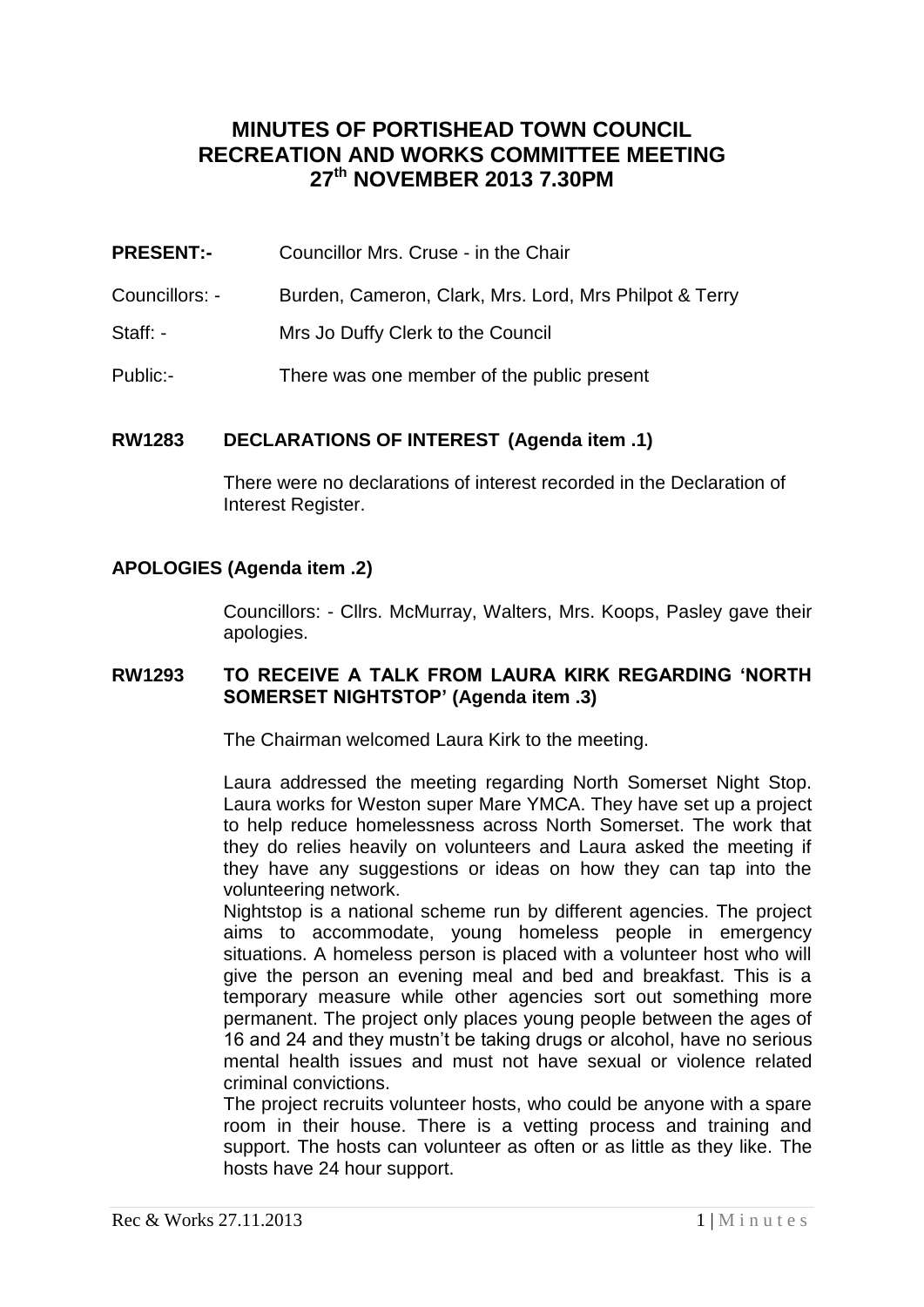The meeting asked Laura questions regarding the project. Would Portishead Hosts look after people from Weston? Laura explained that the homeless person usually stays in the area they are familiar with unless they need safeguarding. There is already one host in Portishead. The project also recruits volunteer drivers. The project has been up and running for a couple of months. There is more need than volunteers.

Laura asked the Council if they could make their literature available and put up a poster illustrating the project.

### **RW1294 PUBLIC PARTICIPATION (Agenda item .4)**

There were no members of the public present.

### **RW1295 TO RECEIVE AN UPDATE ON THE LAND AT HORATIO HOUSE (Agenda item .5)**

The Clerk explained that she has continued to chase North Somerset Council for a response to the Council's request to allow the land to be used for a community space.

Executive Member Tony Lake has responded, saying that no decision has been made regarding the site.

Cllr. Terry asked the Clerk if she knows what the obstacle is that's preventing a decision. The Clerk responded that she did not know.

# **RW1296 TO DISCUSS THE REMOVAL OF TREES BETWEEN THE FOLK HALL CAR PARK AND THE NEIGHBOURING GARAGE, AT NO COST TO THE COUNCIL. (Agenda item 6.)**

The Chairman explained that the Council has been approached by the owners of the garage regarding the hedge between the Folk Hall car park and the garage forecourt. The hedge is mainly Leylandi with several deciduous trees. There is a stone boundary wall at the base of the hedge all trees are on the car park side of the boundary.

The meeting discussed the hedge.

### **RECOMMENDATION that:-**

It was agreed that prior to the next Town Council meeting the members should take the opportunity to review the hedge in day light and make a decision on its removal at Town Council.

# **RW1297 TO RECEIVE AN UPDATE ON THE WYNDHAM WAY TOILETS (Agenda item .7)**

The Clerk briefed the meeting on the current situation. The Toilets are now open. The final sections of painting will be completed by the end of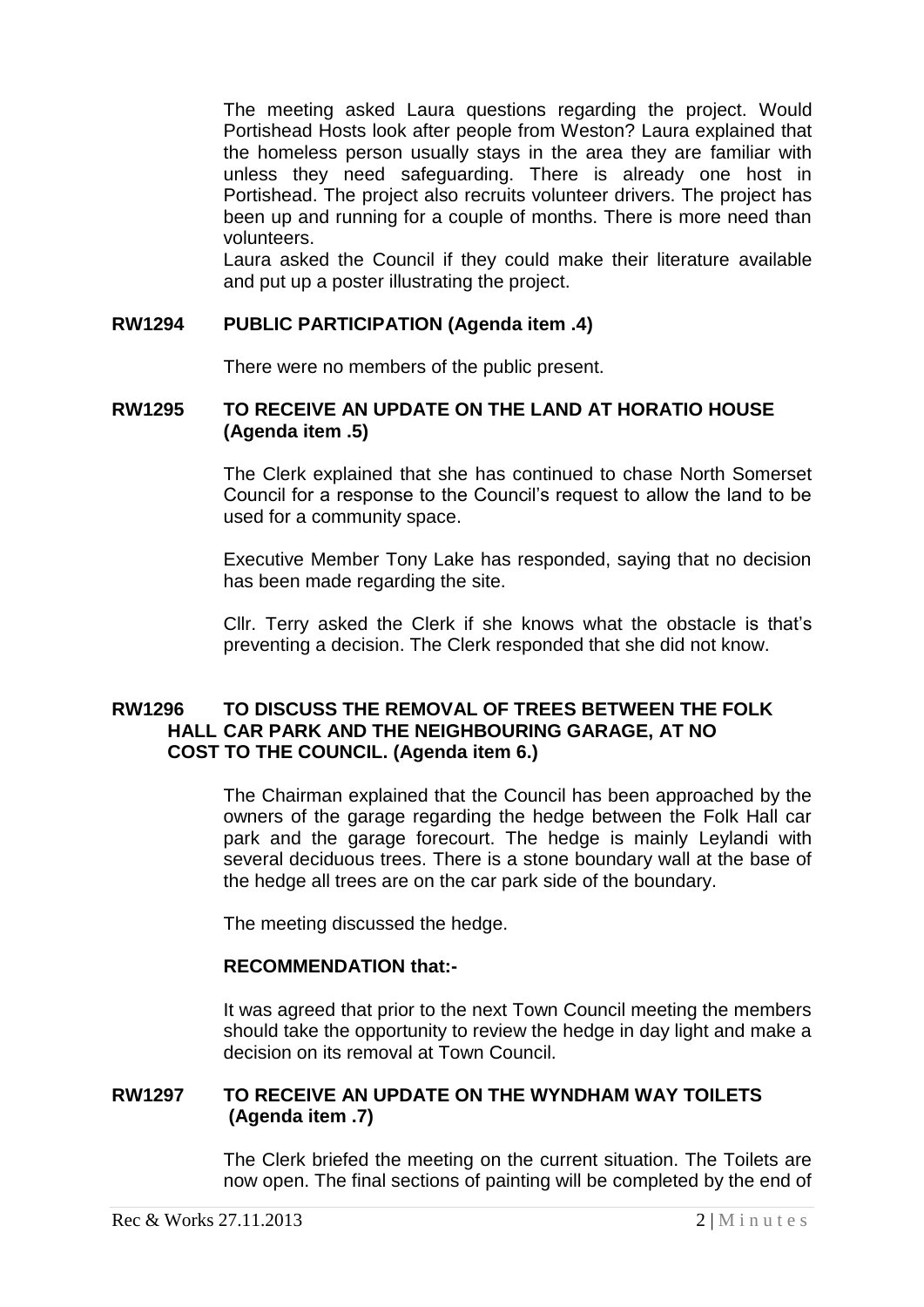next week, including the window frames, doors and the louvers. Meter readings will be taken on the services. Quotes are being sought for lettering on the fascia boards indicating that the building is a public convenience. Cllr. Burden asked it to be placed on record the Council's thanks to the staff for bringing the project in on time and on budget.

### **RECOMMENDATION that:-**

A budget of £100 is allocated for the public toilet signs at the Wyndham Way Toilets.

### **RW1298 TO DISCUSS ITEMS FOR CONSIDERATION IN THE 2014/2015 BUDGET (Agenda item .8)**

Clerk confirmed that to date the Council has not been approached by North Somerset Council regarding any other possible asset transfer items. There were no items submitted by the committee.

### **RW1299 TO DISCUSS DOG FOULING IN THE VILLAGE QUARTER/MARINA AND NATURE RESERVE (Agenda item .9)**

It was noted that the nature reserve sits within the Parish of Portbury. Dog fouling within nature reserve is appalling; some people are not picking up their dog mess. It was noted that even when owners do pick up after their dogs some are leaving the dog poo bags hanging from trees or hedges instead of disposing of them properly. There are dog bins on the reserve, which are paid for by Avon Wildlife Trust. The Trust may look at introducing measures such as dogs being kept on leads. The Clerk noted that North Somerset Council has suggested that dog mess is highlighted with the use of colour spray paint and that this has proved a successful deterrent in other areas around the country.

### **RW1300 TO NOTE A LETTER FROM CLLR. PETER BRYANT REGARDING DOG BIN EMPTYING (Agenda item .10)**

The Clerk briefed the meeting on the letter from Cllr. Bryant. The Clerk will investigate the costs of having the dog bins emptied by other contractors.

#### **RECOMMENDATION that:-**

The letter was noted.

### **RW1301 TO DISCUSS THE COUNCIL JOINING THE COMMUNITY RESILIENCE PROJECT (Agenda item .11)**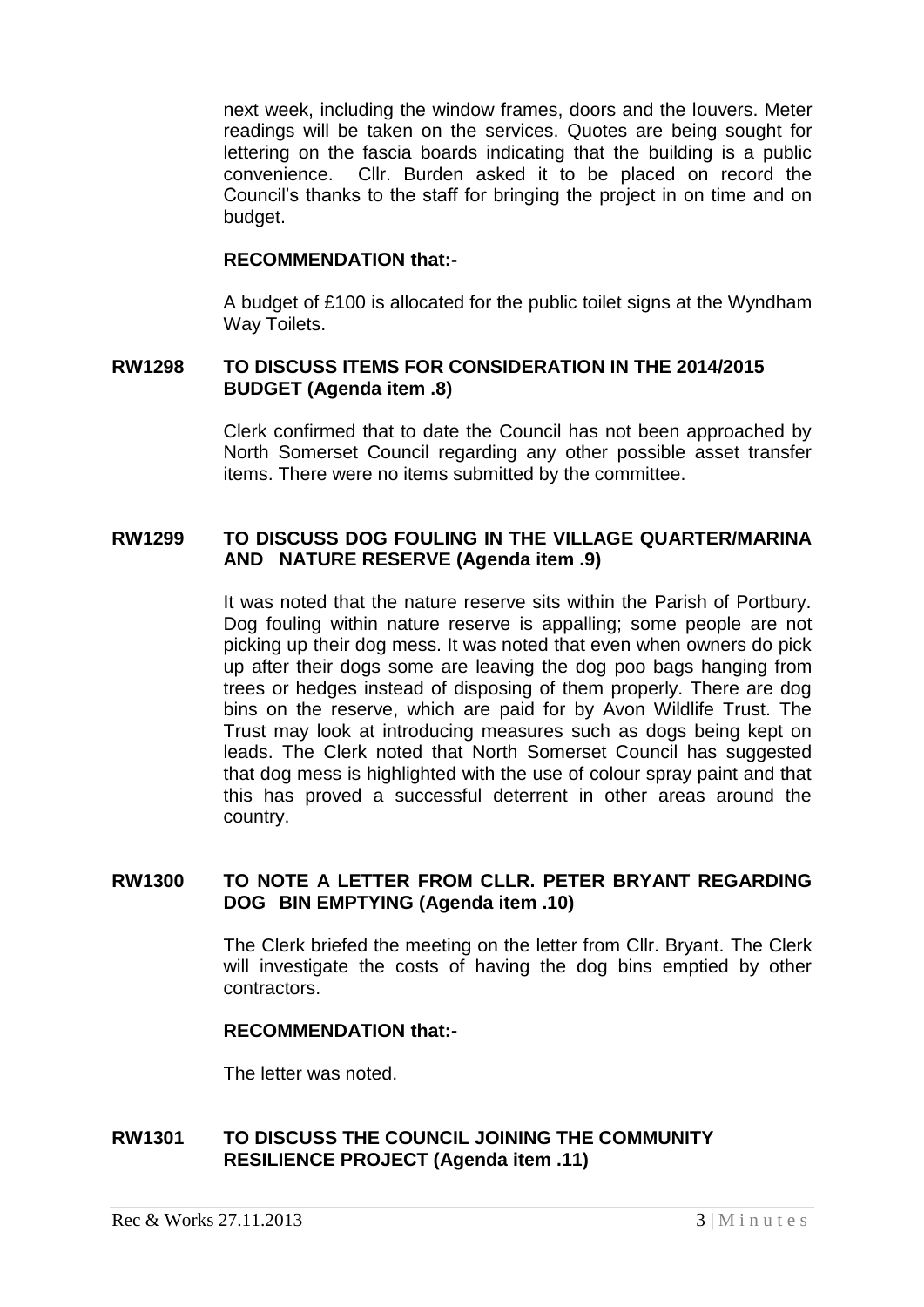The meeting discussed starting the Community Resilience project but in a relatively low key way. The members agreed that the process would not be developing anything new but rather putting together what already exists. The Clerk is to investigate what other Parishes have produced in terms of guidance packs and what is available via the Community Resilience North Somerset Website. The Clerk stated that several members of the public have come forward with an interest in joining the Community Resilience project. The Clerk is to approach the people who have put their names forward and see if they would like to help to lead on the project.

### **RECOMMENDATION that:-**

The Town Council starts a Community Resilience project in Portishead with the assistance of the general public.

# **RW1302 TO DISCUSS THE INCREASE IN HEIGHT OF BENCHES AT THE FLOWER BED ON THE CORNER OF BRAMPTON ROAD AND HIGH STREET (Agenda item .12)**

The Chairman explained that the height of the benches located in the garden on the corner of Brampton Road and High Street are very low, making it awkward for elderly or those with limited mobility to get up from the benches. It was suggested that the Council could place the benches on a plinth and make good where necessary.

#### **RECOMMENDATION that:-**

The Clerk seeks permission from North Somerset Council to increase the height of the benches at the flower bed on the corner of Brampton Road and High Street.

# **RW1303 TO DISCUSS THE CCTV SYSTEM IN PORTISHEAD (Agenda item .13)**

The Clerk confirmed that to date she has had no response to the Council's queries.

# **RW1304 TO DISCUSS THE PRS FOR MUSIC LICENCES FOR THE FOLK HALL, NORTH WESTON VILLAGE HALL AND REDCLIFFE BAY HALL (Agenda item .14)**

The meeting noted the Clerks report and thanked Helen Darwall for her work on compiling the statistics for PRS.

#### **RECOMMENDATION that:-**

An additional section is added to the booking form allowing hirer's to acknowledge the use of music and be charged accordingly. A letter is to go to all users advising that a charge will now be applied if they should use music during their booking.